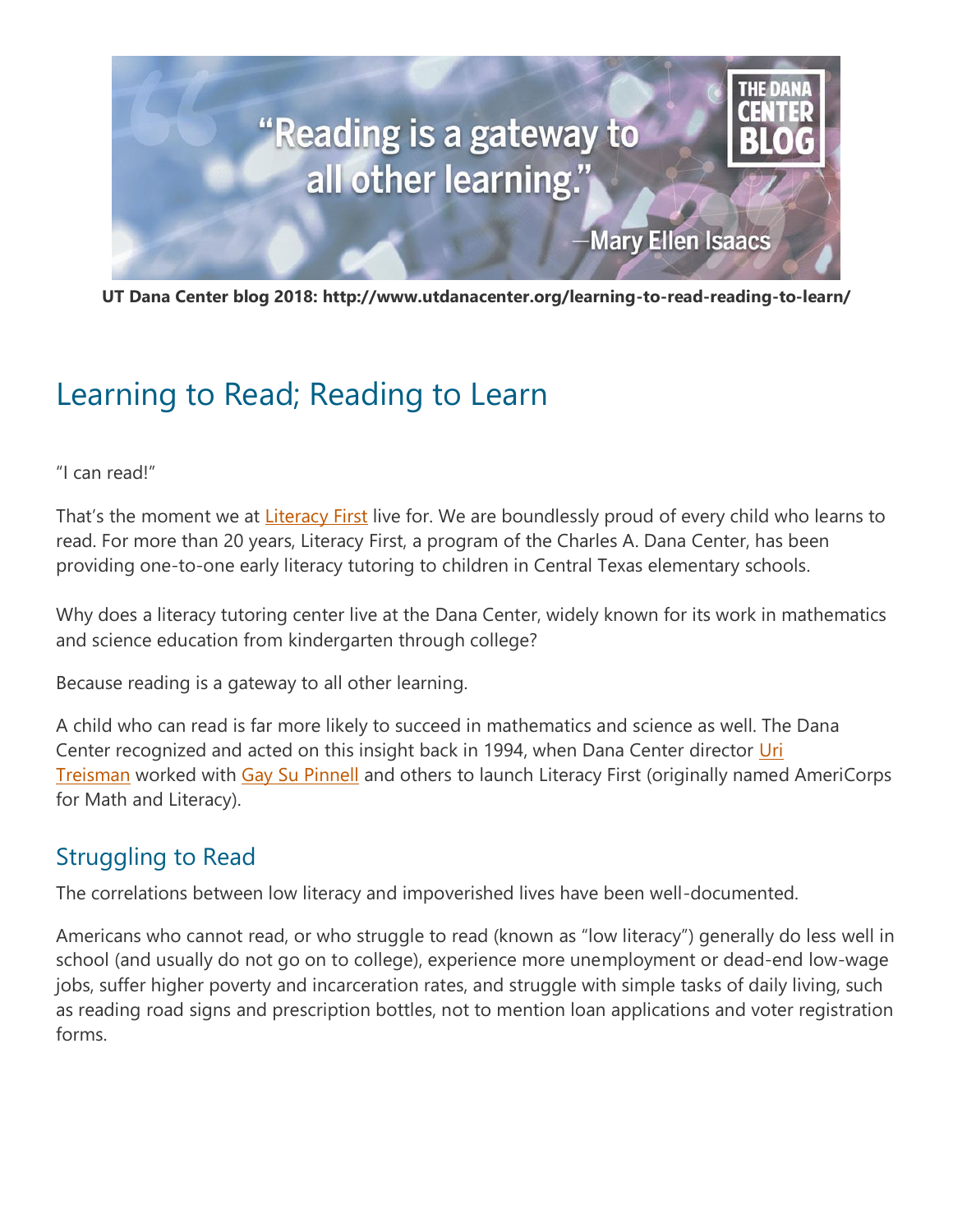

While students from all income levels can struggle with learning to read, research shows that children from higher-income families tend to have better experiences than children from lower-income families.

Children in middle- and higher-income families, compared to

children from lower-income families:

- Are more likely to access quality early childhood experiences that build a foundation for success in learning to read.
- Are prepared to meet rigorous early reading curriculum when they start kindergarten.
- Have mastered the fundamental reading skills, and their reading takes off by the end of first grade.
- Are more likely to read outside of school, which helps them learn more new vocabulary words and strengthen comprehension skills, which then increases their reading success.

This snowballing, cumulative *impact of strong early reading skills is well documented*. What happens for students from lower-income families who start school with limited access to the same experiences and early education in their first five years? They are playing catch-up from day 1. This literacy gap is smaller in kindergarten, but by the end of first grade the gap widens.

## Closing the Gap

It turns out that there is a relatively small window of opportunity to close the reading gap. If left unaddressed for too long, the gap becomes almost unbridgeable, especially for students living in poverty.

[First-grade reading achievement predicts future achievement](https://www.researchgate.net/publication/232543028_Learning_to_Read_and_Write_A_Longitudinal_Study_of_54_Children_From_First_Through_Fourth_Grades) with alarming accuracy, and if students do not read well by third grade, they are four times more likely to not graduate high school. This issue is critical in Central Texas, where 1 in 4 children live in poverty. Almost 60 percent of the kindergartners in our region are already falling behind in learning to read when they begin school. It is essential that we help students catch up their reading skills in the early grades so they can take full advantage of classroom instruction.



And the research is clear. When we invest resources to ensure [children learn to read](https://www.nap.edu/catalog/6023/preventing-reading-difficulties-in-young-children) well in the early grades, they can then read to learn.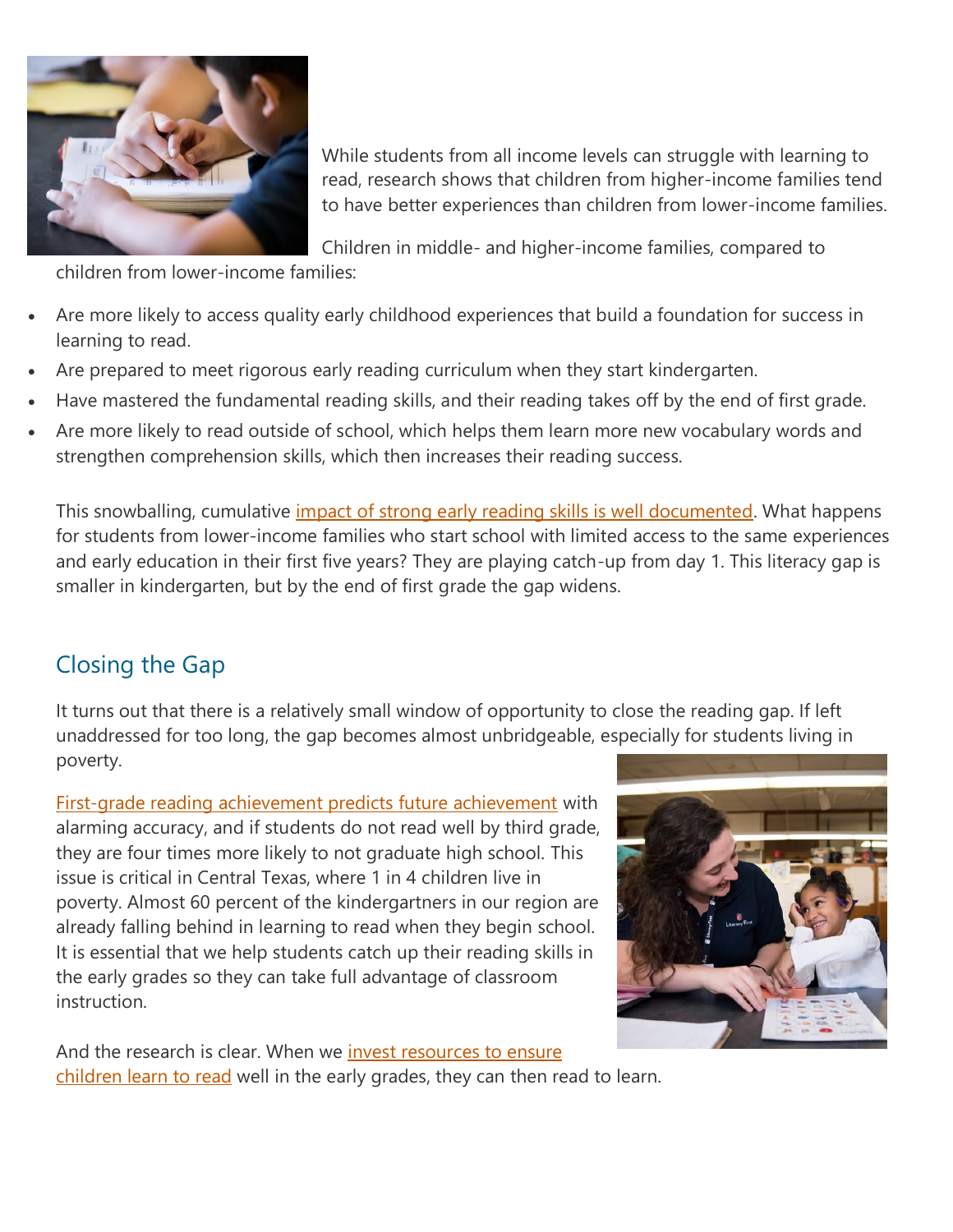At Literacy First, this is what we are passionate about. For more than twenty years, we have been driven by the goal of ensuring all children read well by third grade.

Each year, at least 75 percent of the students in our program demonstrate accelerated progress to grade level in critical reading skills. As a result, we are moving the needle on reading achievement. Two rigorous external evaluations (available upon request) have shown that students served by Literacy First outperformed a comparison group, and that these gains were still evident two years later, including higher passing rates on the third-grade state reading assessment.

### Learning to Read

Three factors are central to this success.

- Tutoring is intensive. Each child receives one-to-one, individualized instruction daily for 20-30 minutes.
- Our tutors are highly trained. They receive more than 50 hours of literacy training during the year, and Literacy First staff are on-site weekly to provide ongoing support and supervision throughout the year.
- The instruction is data-driven. Tutors assess and graph students' progress weekly, and this real-time data is used to individualize instructional decisions for each student. Even after students graduate from the program, we continue to monitor their progress to ensure that gains in reading are maintained.



Early intervention not only prevents future reading and learning difficulties; it helps districts allocate their resources efficiently. One principal shared that in the first year that Literacy First served her campus, the number of students who were retained in kindergarten through grade 2 dropped by 75%.

Literacy First also serves as an "early warning bell" to identify those students (less than 10%) who do not respond well to the Literacy First interventions and are in need of more intensive support. This is valuable information for school staff in planning the most appropriate services for each student.

Knowing that the best outcomes emerge from collaborative

relationships, we work with local partners including Austin ISD, Pflugerville ISD, and Wayside Schools, and 90 full-time tutors, who work with more than 1800 students in 26 Central Texas elementary schools.

This work demonstrates that evidence-based community–school partnerships can help close reading achievement gaps—and do so cost-effectively.

## Reading to Learn